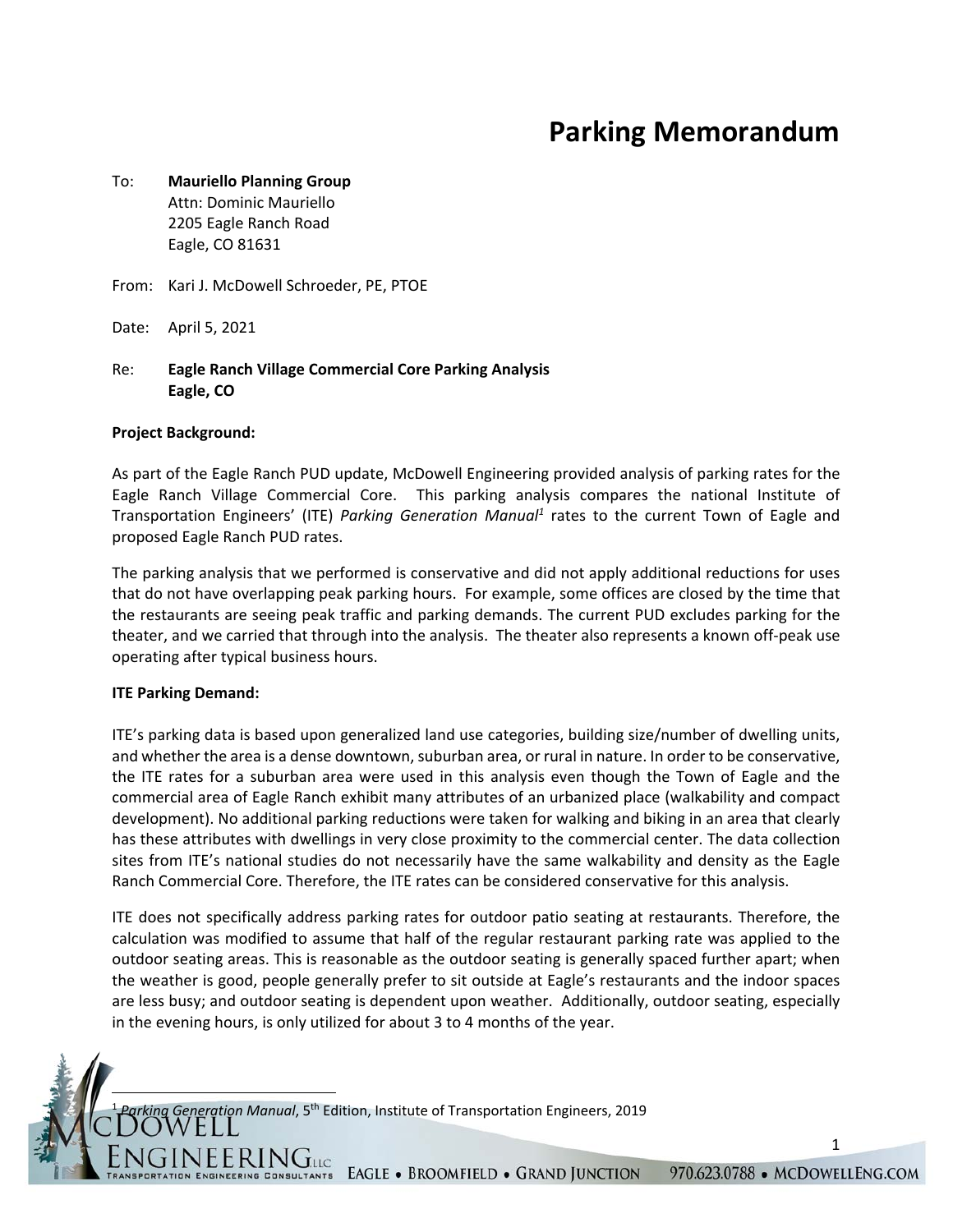The medical clinic, and fitness club are the only uses where ITE recommends a higher parking rate. These rates are offset by the other proposed land use rates that are higher than ITE's rates. Additionally, ITE predicts parking for a multiple family unit at 1.2 parking spaces per unit, regardless of unit size. This rate likely represents a blend of one‐, two‐, and three‐bedroom units. The proposed rates for multiple units (1 space for a one‐bedroom units and 2 spaces for a two‐bedroom unit) mimic the ITE rate while being more specific to bedroom make up. In other studies of multiple family buildings in Eagle County, we have found a parking rate of approximately 0.7 parking spaces per bedroom. The proposed rates for Eagle Ranch are therefore conservative.

For the Eagle Ranch Village Commercial Core, the current parking standards require 527 parking spaces. With ITE's rates, the requirement would be 344 parking spaces. The proposed PUD modification falls between these two values with a recommended 395 parking spaces.

## **Proposed Parking Rate:**

The proposed PUD amendment's parking rates for the Eagle Ranch Village Commercial Core are within the industry standard. The proposed rates result in a 395‐parking space requirement and are conservative compared to the ITE national standard parking rates.

Please call if you would like any additional information or have any questions regarding this matter.

Sincerely, McDowell Engineering, LLC

Juil M. Could Jehroeder

Kari J. McDowell Schroeder, PE, PTOE Traffic Engineer

Enclosed: Exhibit B – Neighborhood Center Commercial District Parking Analysis



2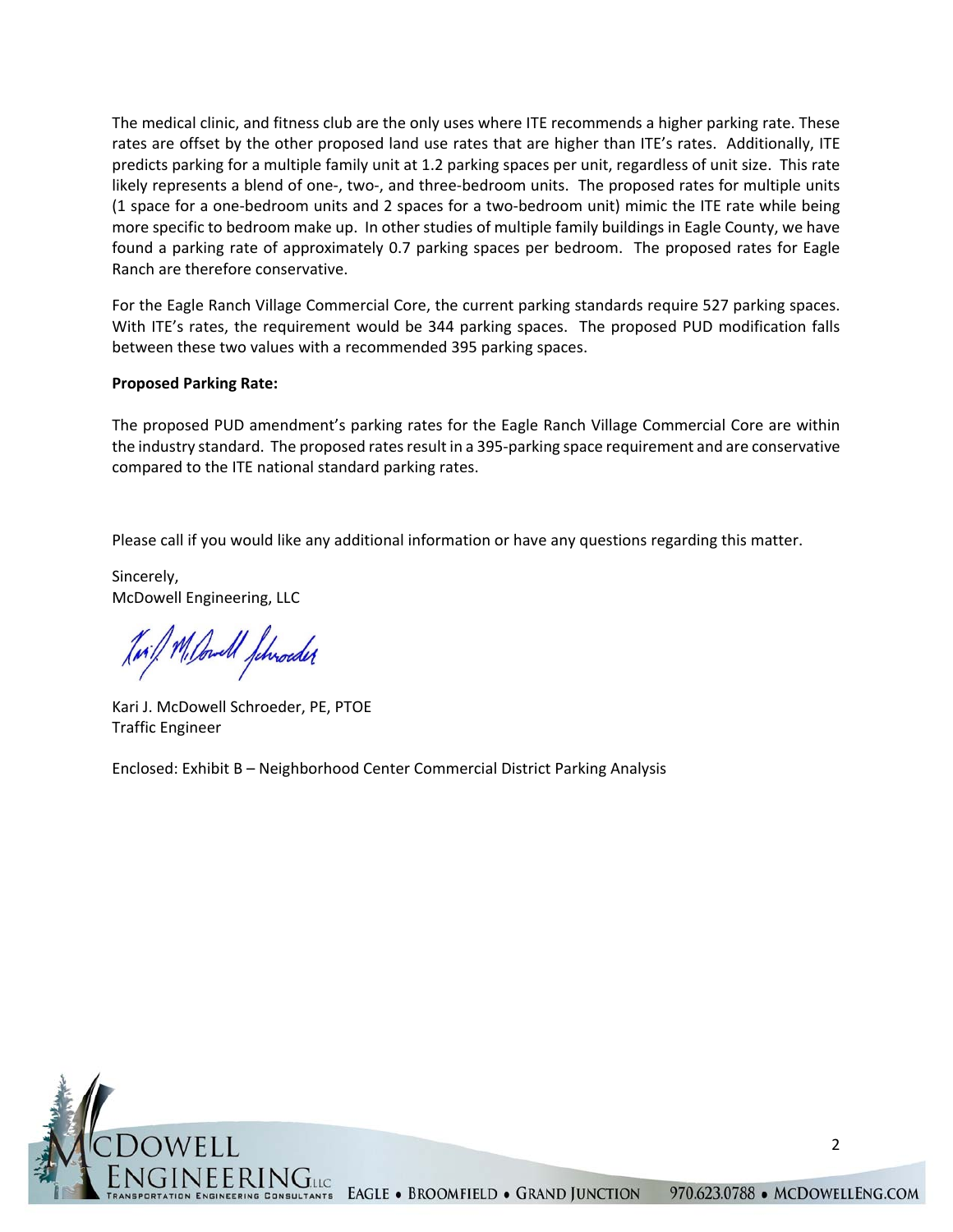| <b>Exhibit B</b>                                           |                                                                                                          |                   |                                  |                                                |                         |                    |                    |             |                                                                |  |
|------------------------------------------------------------|----------------------------------------------------------------------------------------------------------|-------------------|----------------------------------|------------------------------------------------|-------------------------|--------------------|--------------------|-------------|----------------------------------------------------------------|--|
|                                                            |                                                                                                          |                   |                                  | <b>Neighborhood Center Commercial District</b> |                         |                    |                    |             |                                                                |  |
| <b>Parking Analysis and Inventory</b><br><b>March 2021</b> |                                                                                                          |                   |                                  |                                                |                         |                    |                    |             |                                                                |  |
| <b>Existing Buildings</b>                                  |                                                                                                          |                   |                                  |                                                |                         |                    |                    |             |                                                                |  |
|                                                            |                                                                                                          |                   | <b>Current</b>                   |                                                |                         | Proposed           |                    | <b>ITE</b>  |                                                                |  |
|                                                            |                                                                                                          | <b>Floor</b> area | <b>PUD/TOE</b>                   | <b>Current Parking</b>                         | Proposed                | <b>Parking</b>     |                    | Predicted   |                                                                |  |
| Location                                                   | Use                                                                                                      | or Units          | formula                          | Required                                       | Formula                 | Required           | <b>ITE</b> formula | Parking     | <b>ITE Land Use</b>                                            |  |
|                                                            |                                                                                                          |                   |                                  |                                                |                         |                    |                    |             |                                                                |  |
|                                                            | The Boneyard-Indoor Seating Area                                                                         | 1819              | 0.015                            | 27.3                                           | 0.0154                  | 28.0               | 0.0105             |             | 19.1 #931 quality restaurant                                   |  |
|                                                            | The Boneyard-Kitchen or Outdoor Floor Area                                                               |                   |                                  |                                                |                         |                    |                    |             |                                                                |  |
|                                                            | Colorado Workspace Coworking<br>Northwest Corner of Capitol & Colorado Workspace Coworking - first floor | 3086<br>1600      | 0.0075<br>0.0044                 | 23.1<br>7.0                                    | 0.0033                  | 0.0<br>5.3         | 0.0053<br>0.0024   |             | 16.2 #931 quality restaurant (50%)<br>3.8 #710 general office  |  |
| Founders                                                   | Colorado Workspace Coworking - 2nd floor                                                                 | 5325              | 0.0036                           | 19.2                                           | 0.0033                  | 17.6               | 0.0024             |             | 12.7 #710 general office                                       |  |
|                                                            | Subtotal                                                                                                 |                   |                                  | 76.6                                           |                         | 50.9               |                    | 51.9        |                                                                |  |
|                                                            |                                                                                                          |                   |                                  |                                                |                         |                    |                    |             |                                                                |  |
|                                                            | 7 Hermits-Indoor Seating Area                                                                            | 1959              | 0.015                            | 29.4                                           | 0.0154                  | 30.2               | 0.0105             |             | 20.6 #931 quality restaurant                                   |  |
|                                                            | Hermits-Kitchen or Outdoor Floor Area                                                                    | 2301              | 0.0075                           | 17.3                                           |                         | 0.0                | 0.0053             |             | 12.1 #931 quality restaurant (50%)                             |  |
|                                                            | Peridot Hair Design - 1st floor<br>Capital Street Condos Unit R-1                                        | 1465              | 0.0044                           | 6.4<br>2.0                                     | 0.0033                  | 4.8<br>2.0         | 0.0020<br>1.2100   |             | 2.9 #820 shopping center<br>1.2 #220 low rise multifamily      |  |
|                                                            | Capital Street Condos Unit R-2                                                                           |                   | $\overline{2}$                   | 2.0                                            | $\overline{z}$          | 2.0                | 1.2100             |             | 1.2 #220 low rise multifamily                                  |  |
| Northeast Corner of Capitol &                              | <b>MF Visitor Parking</b>                                                                                |                   |                                  | 1.0                                            |                         | 0.0                | 0.0000             | 0.0         |                                                                |  |
| Founders                                                   | Subtotal                                                                                                 |                   |                                  | 58.1                                           |                         | 39.0               |                    | 38.0        |                                                                |  |
|                                                            |                                                                                                          |                   |                                  |                                                |                         |                    |                    |             |                                                                |  |
|                                                            | Berkshire Hathway - 1st floor                                                                            | 1869              | 0.0044                           | 8.2                                            | 0.0033                  | 6.2                | 0.0024             |             | 4.5 #710 general office                                        |  |
|                                                            | Capitol Theater                                                                                          | 10517             | $\mathbf 0$                      | 0.0                                            | $\Omega$                | 0.0                | 0.0000             |             | 0.0 #444 movie theater                                         |  |
|                                                            | Vacant (Old Spa) - 1st floor<br>Zealous School - 1st floor                                               | 1010<br>2963      | 0.0044<br>0.0044                 | 4.4<br>13.0                                    | 0.0033<br>0.0033        | 3.3<br>9.8         | 0.0024             | 0.0         | 2.4 #710 general office                                        |  |
|                                                            | Academy Mortgage Corp & Martin Insurance                                                                 |                   |                                  |                                                |                         |                    |                    |             |                                                                |  |
|                                                            | Co - 1st floor                                                                                           | 3161              | 0.0044                           | 13.9                                           | 0.0033                  | 10.4               | 0.0024             |             | 7.6 #710 general office                                        |  |
|                                                            | Vacant (Old Land Title) - 1st floor                                                                      | 1396              | 0.0044                           | 6.1                                            | 0.0033                  | 4.6                | 0.0024             |             | 3.3 #710 general office                                        |  |
|                                                            | Common Wealth Financial Group (unit #101)                                                                |                   |                                  |                                                |                         |                    |                    |             |                                                                |  |
|                                                            | 1st floor                                                                                                | 1016              | 0.0044                           | 4.5                                            | 0.0033                  | 3.4                | 0.0024             |             | 2.4 #710 general office                                        |  |
|                                                            | Eagle Area Apartments Fulford Building 201                                                               | 5                 | 1.5                              | 7.5                                            |                         | 5.0                | 1.2100             |             | 6.1 #220 low rise multifamily                                  |  |
|                                                            | <b>Fulford Building 202</b>                                                                              |                   | $\overline{2}$                   | 2.0                                            | $\overline{\mathbf{c}}$ | 2.0                | 1.2100             |             | 1.2 #220 low rise multifamily                                  |  |
| Southeast Corner of Capitol &<br>Founders                  | <b>MF Visitor Parking</b><br>Subtotal                                                                    |                   |                                  | 1.0<br>60.7                                    |                         | 0.0<br>44.7        | 0.0000             | 0.0<br>27.5 |                                                                |  |
|                                                            |                                                                                                          |                   |                                  |                                                |                         |                    |                    |             |                                                                |  |
|                                                            | Slifer Smith & Frampton - 1st floor                                                                      | 968               | 0.0044                           | 4.3                                            | 0.0033                  | 3.2                | 0.0024             |             | 2.3 #710 general office                                        |  |
|                                                            | Slifer Smith & Frampton - 1st floor                                                                      | 1242              | 0.0044                           | 5.5                                            | 0.0033                  | 4.1                | 0.0024             |             | 3.0 #710 general office                                        |  |
|                                                            | Land Title Company - 1st floor                                                                           | 1137              | 0.0044                           | 5.0                                            | 0.0033                  | 3.8                | 0.0024             |             | 2.7 #710 general office                                        |  |
|                                                            | Axis Sports Medicine - 1st floor                                                                         | 1052              | 0.0044                           | 4.6                                            | 0.0033                  | 3.5                | 0.0024             |             | 2.5 #710 general office                                        |  |
|                                                            | Eagle Ranch Wine & Spirits Ligour Store - 1st                                                            |                   |                                  |                                                |                         |                    |                    |             |                                                                |  |
|                                                            | floor<br>The Assembly-Indoor Seating                                                                     | 1970<br>761       | 0.0044<br>0.015                  | 8.7<br>11.4                                    | 0.00243<br>0.0154       | 4.8<br>11.7        | 0.0105             | 0.0         | 8.0 #931 quality restaurant                                    |  |
|                                                            | The Assembly-Kitchen or Outdoor Floor Area                                                               | 681               | 0.0075                           | 5.1                                            |                         | 0.0                | 0.0053             |             | 3.6 #931 quality restaurant (50%)                              |  |
|                                                            | The Assembly-Kitchen or Outdoor Floor Area                                                               | 450               | 0.0075                           | 3.4                                            | $\Omega$                | 0.0                | 0.0053             |             | 2.4 #931 quality restaurant (50%)                              |  |
|                                                            | The Assembly-Seating                                                                                     | 614               | 0.015                            | 9.2                                            | 0.0154                  | 9.5                | 0.0105             |             | 6.5 #931 quality restaurant                                    |  |
|                                                            | West Eagle Ranch LLC & Eagle Ranch DRB                                                                   |                   |                                  |                                                |                         |                    |                    |             |                                                                |  |
|                                                            | Unit #206)                                                                                               | 638               | 0.0036                           | 2.3                                            | 0.0033                  | 2.1                | 0.0024             |             | 1.5 #710 general office                                        |  |
|                                                            | West Eagle Ranch LLC & Eagle Ranch DRB                                                                   |                   |                                  |                                                |                         |                    |                    |             |                                                                |  |
|                                                            | (Unit #210)<br>West Eagle Ranch LLC & Eagle Ranch DRB                                                    | 539               | 0.0036                           | 1.9                                            | 0.0033                  | 1.8                | 0.0024             |             | 1.3 #710 general office                                        |  |
|                                                            | (Unit #208)                                                                                              | 534               | 0.0036                           | 1.9                                            | 0.0033                  | 1.8                | 0.0024             |             | 1.3 #710 general office                                        |  |
|                                                            | West Eagle Ranch LLC & Eagle Ranch DRB                                                                   |                   |                                  |                                                |                         |                    |                    |             |                                                                |  |
|                                                            | (Unit #212)                                                                                              | 359               | 0.0036                           | 1.3                                            | 0.0033                  | 1.2                | 0.0024             |             | 0.9 #710 general office                                        |  |
|                                                            | Skip Tracey Investments (unit #205) (Land                                                                |                   |                                  |                                                |                         |                    |                    |             |                                                                |  |
|                                                            | Title of the Rockies                                                                                     | 689               | 0.0036                           | 2.5                                            | 0.0033                  | 2.3                | 0.0024             |             | 1.6 #710 general office                                        |  |
|                                                            | Scott Turnipseed LLC & Eagle Ranch DRB                                                                   | 539               | 0.0036                           | 1.9                                            | 0.0033                  | 1.8                | 0.0024             |             | 1.3 #710 general office<br>1.3 #710 general office             |  |
|                                                            | Scott Turnipseed LLC & Eagle Ranch DRB<br>Scott Turnipseed LLC & Eagle Ranch DRB                         | 539<br>587        | 0.0036<br>0.0036                 | 1.9<br>2.1                                     | 0.0033<br>0.0033        | 1.8<br>1.9         | 0.0024<br>0.0024   |             | 1.4 #710 general office                                        |  |
|                                                            | All Kids Dental - 1st floor                                                                              | 795               | 0.0044                           | 3.5                                            | 0.0033                  | 2.6                | 0.0039             |             | 3.1 #630 clinic                                                |  |
|                                                            | All Kids Dental - 1st floor                                                                              | 1291              | 0.0044                           | 5.7                                            | 0.0033                  | 4.3                | 0.0039             |             | 5.0 #630 clinic                                                |  |
|                                                            | Unit C3- Vacant - 1st floor                                                                              | 1434              | 0.0044                           | 6.3                                            | 0.0033                  | 4.7                | 0.0024             |             | 3.4 #710 general office                                        |  |
|                                                            | Eagle Family Dentistry - 1st floor                                                                       | 1462              | 0.0044                           | 6.4                                            | 0.0033                  | 4.8                | 0.0039             |             | 5.7 #630 clinic                                                |  |
|                                                            | Talon Flats 2 - 1st floor                                                                                | 1276              | 0.0044                           | 5.6                                            | 0.0033                  | 4.2                | 0.0020             |             | 2.5 #820 shopping center                                       |  |
|                                                            | Talon Flats 2                                                                                            | 400               | 0.0036                           | 1.4                                            | 0.0033                  | 1.3                | 0.0024             |             | 1.0 #710 general office                                        |  |
|                                                            | Castle Peak Condos Unit 202                                                                              | -1                | 1.5                              | 1.5<br>2.0                                     | -1                      | 1.0<br>2.0         | 1.2100<br>1.2100   |             | 1.2 #220 low rise multifamily                                  |  |
|                                                            | Castle Peak Condos Unit 204<br>Castle Peak Condos Unit 201                                               | $\mathbf{1}$      | $\overline{2}$<br>$\overline{2}$ | 2.0                                            | $\overline{2}$          | 2.0                | 1.2100             |             | 1.2 #220 low rise multifamily<br>1.2 #220 low rise multifamily |  |
|                                                            | Castle Peak Condos Unit 203                                                                              | $\mathbf{1}$      | $\overline{2}$                   | 2.0                                            | $\overline{2}$          | 2.0                | 1.2100             |             | 1.2 #220 low rise multifamily                                  |  |
|                                                            | Addison Center Condomiums                                                                                | $\mathbf{1}$      | $\overline{2}$                   | 2.0                                            | $\overline{2}$          | 2.0                | 1.2100             |             | 1.2 #220 low rise multifamily                                  |  |
|                                                            | Addison Center Condominiums                                                                              | $\overline{1}$    | $\overline{2}$                   | 2.0                                            | $\overline{2}$          | 2.0                | 1.2100             |             | 1.2 #220 low rise multifamily                                  |  |
|                                                            | Addison Center Condominiums                                                                              | $\mathbf{1}$      | $\overline{2}$                   | 2.0                                            | $\overline{2}$          | 2.0                | 1.2100             |             | 1.2 #220 low rise multifamily                                  |  |
|                                                            | Addison Center Condominiums                                                                              | $\overline{1}$    | $\overline{2}$                   | 2.0                                            | $\overline{2}$          | 2.0                | 1.2100             |             | 1.2 #220 low rise multifamily                                  |  |
|                                                            | Talon Flats 2 -2 Bedroom                                                                                 | 14                | $\overline{2}$                   | 28.0                                           | $\overline{2}$          | 28.0               | 1.2100             |             | 16.9 #220 low rise multifamily                                 |  |
| Capital Street Frontage from                               | Talon Flats 2 -1 Bedroom<br><b>MF Visitor Parking</b>                                                    | 6                 | 1.5                              | 9.0<br>$\overline{4}$                          | $\overline{1}$          | 6.0<br>$\mathbf 0$ | 1.2100<br>1.2100   |             | 7.3 #220 low rise multifamily<br>0.0 #220 low rise multifamily |  |
| Founders to Sylvan Lake Road                               | <b>Subtotal</b>                                                                                          |                   |                                  | 158.5                                          |                         | 126.0              |                    | 96.1        |                                                                |  |
|                                                            |                                                                                                          |                   |                                  |                                                |                         |                    |                    |             |                                                                |  |
|                                                            | Endorphin - 1st floor                                                                                    | 4885              | 0.0044                           | 21.5                                           | 0.0033                  | 16.1               | 0.0047             |             | 23.1 #492 health/fitness club                                  |  |
|                                                            | Vail Integrative Medical Group - 1st floor                                                               | 857               | 0.0044                           | 3.8                                            | 0.0033                  | 2.8                | 0.0039             |             | 3.3 #630 clinic                                                |  |
|                                                            |                                                                                                          |                   |                                  |                                                |                         |                    |                    |             | #936 coffee/donut shop                                         |  |
|                                                            | Color Coffee Shop-Kitchen                                                                                | 1497              | 0.0075                           | 11.2                                           | $\Omega$                | 0.0                | 0.0018             |             | 2.7 without drive-thru window                                  |  |
|                                                            |                                                                                                          |                   | 0.015                            |                                                | 0.0154                  |                    | 0.0018             |             | #936 coffee/donut shop<br>1.3 without drive-thru window        |  |
|                                                            | Color Coffee Shop-Seating Area<br>Yoga Off Broadway - 1st floor                                          | 749<br>1127       | 0.0044                           | 11.2<br>5.0                                    | 0.0033                  | 11.5<br>3.7        | 0.0047             |             | 5.3 #492 health/fitness club                                   |  |
|                                                            | Knapp Ranch - 1st floor                                                                                  | 1127              | 0.0044                           | 5.0                                            | 0.0033                  | 3.7                | 0.0020             |             | 2.2 #820 shopping center                                       |  |
| Sylvan Lake Road west of                                   | Knapp Ranch - 1st floor                                                                                  | 1098              | 0.0044                           | 4.8                                            | 0.0033                  | 3.6                | 0.0020             |             | 2.1 #820 shopping center                                       |  |